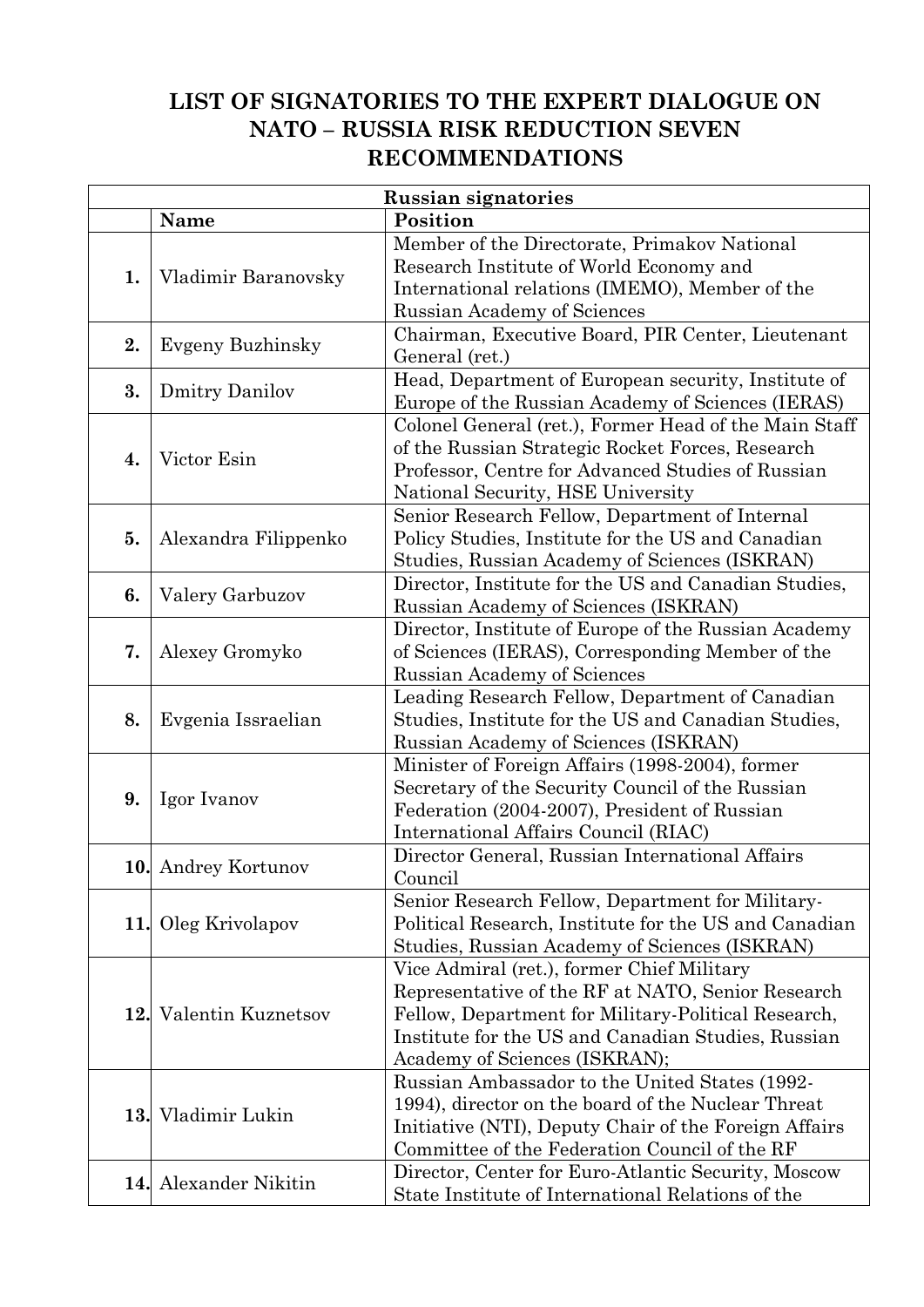|            |                        | Ministry of Foreign Affairs of the Russian Federation                                               |
|------------|------------------------|-----------------------------------------------------------------------------------------------------|
|            |                        | (MGIMO), Honorary President of the Russian                                                          |
|            |                        | <b>Association of Political Science</b>                                                             |
| 15.        |                        | Member of Directorate, Institute of Europe of the                                                   |
|            | Mikhail Nosov          | Russian Academy of Sciences (IERAS)                                                                 |
|            |                        | Head, Department of Military and Political Analysis                                                 |
|            | 16. Sergey Oznobishev  | and Research Projects, Primakov Institute of World                                                  |
|            |                        | Economy and International Relations (IMEMO)                                                         |
|            | 17. Pavel Palazhchenko | Head of Press Office, Gorbachev Foundation                                                          |
|            |                        | Ambassador Extraordinary and Plenipotentiary,                                                       |
|            | 18. Alexander Panov    | Honored Member of the Russian Diplomatic Service,                                                   |
|            |                        | Head, Department of Diplomacy MGIMO University                                                      |
|            |                        | Academic Director, Institute for the US and Canadian                                                |
|            |                        | Studies, Russian Academy of Sciences (ISKRAN),                                                      |
|            | 19. Sergey Rogov       | Chairman of the International Security Advisory                                                     |
|            |                        | Board of the Scientific Council at the Security Council                                             |
|            |                        | of the Russian Federation; Member of the Russian                                                    |
|            |                        | <b>Academy of Sciences</b>                                                                          |
|            |                        | Leading Research Fellow, Department of the                                                          |
|            | 20. Pavel Sharikov     | European Integration, Institute of Europe of the                                                    |
|            |                        | Russian Academy of Sciences (IERAS)                                                                 |
|            |                        | Former First Deputy of the Permanent                                                                |
|            | 21. Igor Sherbak       | Representative of the RF at the United Nations,                                                     |
|            |                        | Leading Research Fellow, Institute of Europe of the                                                 |
|            |                        | Russian Academy of Sciences (IERAS)                                                                 |
|            | Nadezhda Shvedova      | Chief Research Fellow, Department of Internal Policy                                                |
| 22.        |                        | Studies, Institute for the US and Canadian Studies,                                                 |
|            |                        | Russian Academy of Sciences (ISKRAN)                                                                |
|            |                        | Research Fellow, Department for Military-Political                                                  |
|            | 23. Alexey Stepanov    | Studies, Institute for the US and Canadian Studies,                                                 |
|            |                        | Russian Academy of Sciences (ISKRAN)                                                                |
|            |                        | Research Fellow, Department for Military-Political                                                  |
|            | 24. Nataliya Stepanova | Studies, Institute for the US and Canadian Studies,<br>Russian Academy of Sciences (ISKRAN)         |
|            |                        |                                                                                                     |
| 25.        | Sergei Troush          | Leading Research Fellow, Department of Foreign<br>Policy Studies, Institute for the US and Canadian |
|            |                        | Studies                                                                                             |
|            |                        | Head, International Relations Department, Russian                                                   |
| <b>26.</b> | Alexander Usoltsev     | Foundation for Basic Research (RFBR)                                                                |
|            | Fedor Voytolovsky      | Director, Primakov National Research Institute of                                                   |
|            |                        | World Economy and International Relations                                                           |
| 27.        |                        | (IMEMO), Corresponding Member of the Russian                                                        |
|            |                        | <b>Academy of Sciences</b>                                                                          |
|            |                        | President of the All-Russian Insurance Association,                                                 |
|            | 28. Igor Yurgens       | Member of the Board of the Russian Union of                                                         |
|            |                        | <b>Industrialists and Entrepreneurs</b>                                                             |
|            |                        | Head, Department for Disarmament and Conflict                                                       |
| 29.        | Andrey Zagorskiy       | Resolution Studies, Primakov National Research                                                      |
|            |                        | Institute for World Economy and International                                                       |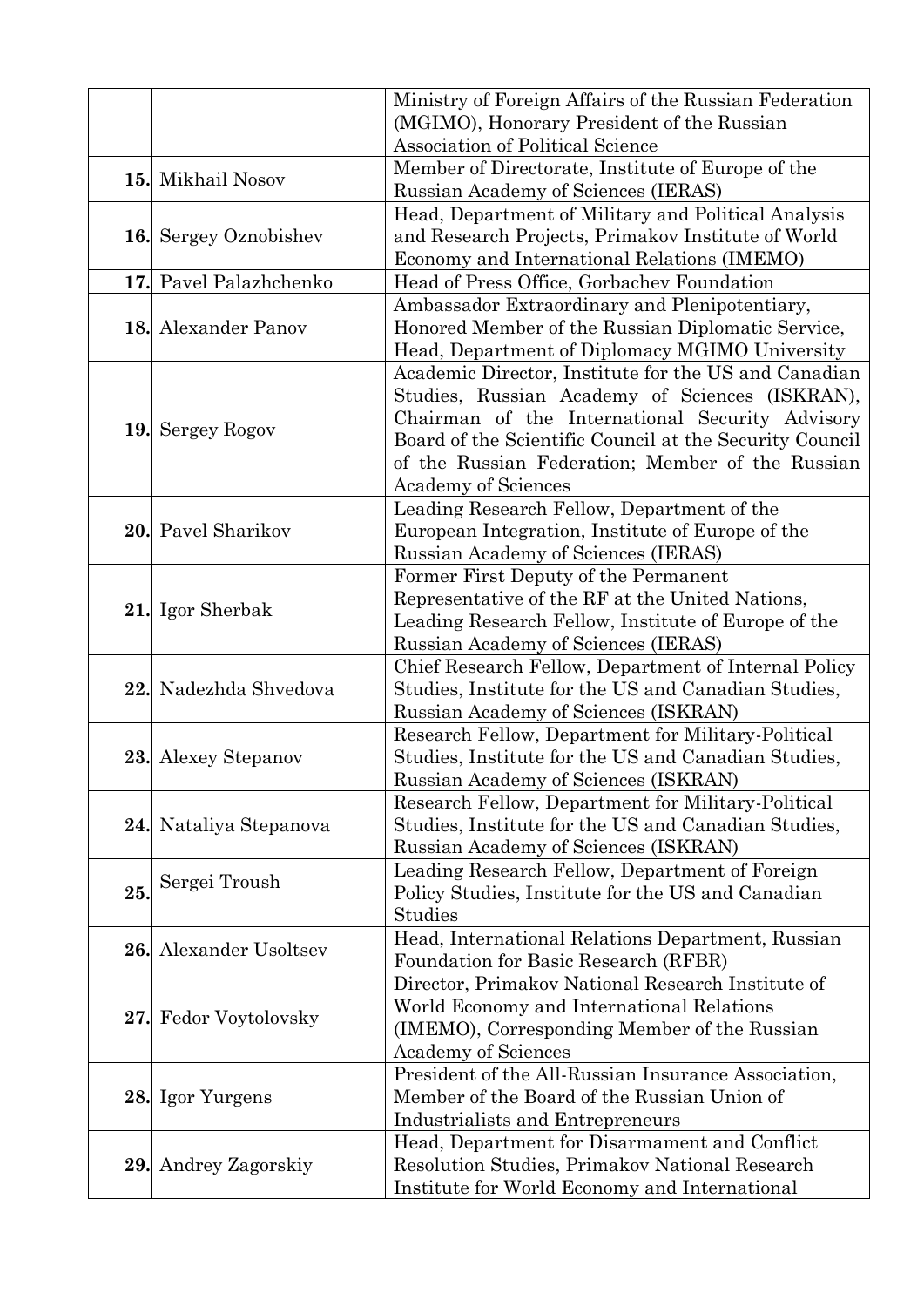|     |                            | Relations of the Russian Academy of Sciences<br>(IMEMO)                                                                                                                                                                |
|-----|----------------------------|------------------------------------------------------------------------------------------------------------------------------------------------------------------------------------------------------------------------|
|     | <b>30.</b> Pavel Zolotarev | Major General (ret.), Leading Research Fellow,<br>Department of Military-Political Studies, Institute for<br>the US and Canadian Studies, Russian Academy of<br>Sciences (ISKRAN)                                      |
|     |                            | Western signatories                                                                                                                                                                                                    |
|     | <b>Name</b>                | Position                                                                                                                                                                                                               |
| 31. | James Acton                | Co-director, Nuclear Policy Program<br>Carnegie Endowment for International Peace                                                                                                                                      |
|     | 32. Roy Allison            | Professor of Russian and Eurasian International<br>Relations, Director, Russian and Eurasian Studies<br>Centre, St. Anthony's College, Oxford                                                                          |
|     | 33. Robert Bell            | Former assistant to the US President, former<br>counselor to the Secretary General of NATO,<br>distinguished Professor of the Practice, Georgia Tech                                                                   |
| 34. | John Beyrle                | US Ambassador to Russia, 2008-2012                                                                                                                                                                                     |
| 35. | James Bindenagel           | Ambassador (ret.), Henry Kissinger Professor, Center<br>for Advanced Security, Strategy and Integration<br>Studies Rheinische Friedrich-Wilhelms-Universität<br>Bonn                                                   |
| 36. | Sharan Burrow              | General Secretary, International Trade Union<br>Confederation                                                                                                                                                          |
| 37. | Richard Burt               | Chairman of Global Zero US, US Chief Negotiator in<br>the Strategic Arms Reduction Talks with the former<br>Soviet Union, former US Ambassador to Germany                                                              |
|     | 38. Samuel Charap          | Former Senior Advisor to the Undersecretary of State<br>for Arms Control and International Security                                                                                                                    |
|     | 39. Pierce Corden          | Former division chief, United States Arms Control<br>and Disarmament Agency and research fellow at the<br>Center for Science,<br>Technology and Security Policy, Amer. Assoc. for the<br><b>Advancement of Science</b> |
| 40. | <b>Christopher Davis</b>   | Professorial Research Fellow, University of Oxford                                                                                                                                                                     |
| 41. | Marc Finaud                | Head of Arms Proliferation and Diplomatic<br>Tradecraft, Geneva Centre for Security Policy                                                                                                                             |
| 42. | Nancy Gallagher            | Director, Center for International and Security<br>Studies at Maryland (CISSM)                                                                                                                                         |
|     | 43. Helmut W. Ganser       | Brigadier General (ret.), Defence Advisor to the<br>German NATO Delegation 2004-2008, Brussels                                                                                                                         |
| 44. | Joseph Gerson              | President, Campaign for Peace, Disarmament &<br>Common Security                                                                                                                                                        |
| 45. | Alexander Graef            | Research Fellow, Institute for Peace Research and<br>Security Policy at the University of Hamburg (IFSH)                                                                                                               |
|     | 46. Thomas Graham          | Managing director, Kissinger Associates, Inc.                                                                                                                                                                          |
|     | 47. Thomas Greminger       | Director of the Geneva Centre for Security Policy<br>(GCSP), former Secretary General of the<br>Organization for Security and Co-operation in Europe<br>(OSCE)                                                         |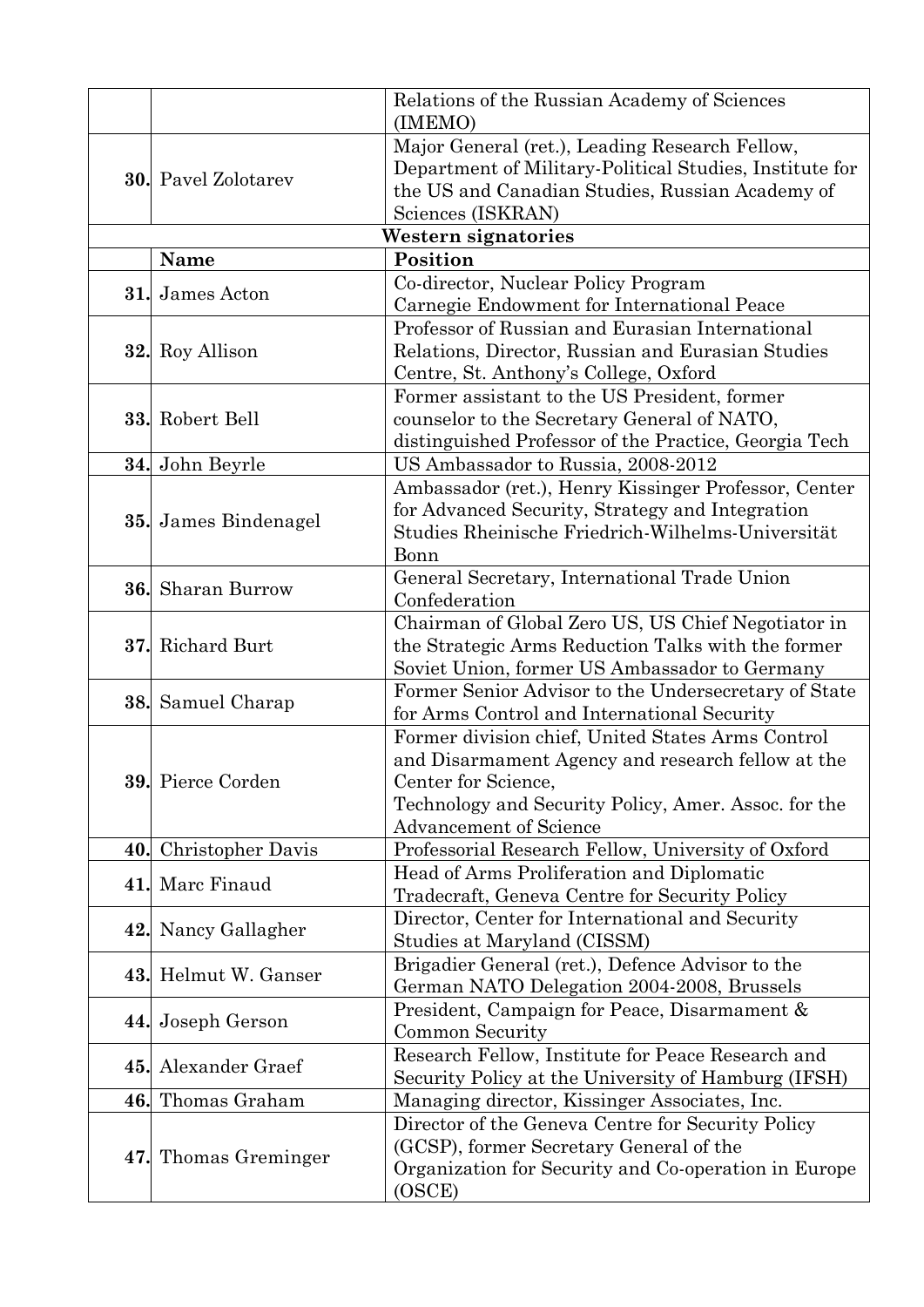|     | 48. Sven Hirdman              | Ambassador to Russia 1994-2004, State Secretary<br>Ministry of Defence of Sweden (1979-1982);        |
|-----|-------------------------------|------------------------------------------------------------------------------------------------------|
|     |                               | Former Ambassador to Russia, former Governor of                                                      |
|     | 49. Jon Huntsman              | Utah                                                                                                 |
|     | 50. Daryl Kimball             | Executive Director, Arms Control Association                                                         |
|     |                               | US Navy Captain (ret.), former Assistant Secretary of                                                |
|     | <b>51.</b> Lawrence Korb      | Defense, Reagan Administration, Senior Research                                                      |
|     |                               | Fellow, Center for American Progress, and Senior                                                     |
|     |                               | Advisor, Defense Information Center;                                                                 |
|     | 52. Reinhard Krumm            | Director, FES Office for Peace and Security,                                                         |
|     |                               | Friedrich-Ebert-Stiftung                                                                             |
|     |                               | Ambassador (ret), former Deputy Commissioner of<br>the German Federal Government for Disarmament     |
|     | <b>53.</b> Ruediger Luedeking | and Arms Control                                                                                     |
|     |                               | Lieutenant General (rt.), US Ambassador to NATO,                                                     |
|     | 54. Douglas Lute              | 2013-2017, Senior Fellow, Belfer Center, Harvard                                                     |
|     |                               | University                                                                                           |
| 55. | <b>Jack Matlock</b>           | US Ambassador to the Soviet Union (1987-1991)                                                        |
|     |                               | Senior Research Associate, Vienna Center for                                                         |
|     | 56. Hanna Notte               | Disarmament and Non-Proliferation (VCDNP)                                                            |
| 57. | Sam Nunn                      | Former U.S. Senator, Co-chair, NTI                                                                   |
|     | 58. Olga Oliker               | PhD, Adjunct Professor, Johns Hopkins University                                                     |
|     |                               | School of Advanced International Studies                                                             |
| 59. | Janusz Onyszkiewicz           | Former Minister of National Defense of Poland                                                        |
|     | <b>60.</b> Zachary Paikin     | Researcher, EU Foreign Policy at the Centre for                                                      |
|     |                               | European Policy Studies (CEPS)                                                                       |
|     | 61. William Perry             | Former US Secretary of Defense, Director of the                                                      |
|     |                               | Preventive Defense Project at CISAC, FSI Senior<br>Fellow                                            |
|     | 62. Andreas Persbo            | Research Director, ELN                                                                               |
|     |                               | Professor of Political Science, University of Rhode                                                  |
|     | 63. Nicolai Petro             | Island                                                                                               |
|     |                               | Former US Under Secretary of State, former                                                           |
|     | <b>64.</b> Thomas Pickering   | Ambassador to Jordan, Nigeria, El Salvador, Israel,                                                  |
|     |                               | the United Nations, India and Russia                                                                 |
|     | <b>Steven Pifer</b>           | Former US Ambassador to Ukraine, nonresident                                                         |
| 65. |                               | senior fellow at the Brookings Institution and                                                       |
|     |                               | research fellow at Stanford University;                                                              |
|     |                               | Minister of Industry and Energy (1996-2000),                                                         |
|     |                               | Government Spokesman (1998-2000), Minister of<br>Foreign Affairs (2000-2002) and Minister of Science |
|     | 66. Josep Piqué Camps         | and Technology (2002-2003), Managing Director and                                                    |
|     |                               | Editor of POLITICA EXTERIOR.                                                                         |
|     |                               | Sam Nunn and Richard Lugar Professor of                                                              |
| 67. | William Potter                | Nonproliferation Studies, Middlebury Institute of                                                    |
|     |                               | International Studies at Monterey                                                                    |
|     |                               | Colonel (ret.), Senior Military Advisor of the                                                       |
|     | <b>68.</b> Wolfgang Richter   | Permanent Representation of Germany to the OSCE,                                                     |
|     |                               | Vienna (2005–2009); Senior Associate, International                                                  |